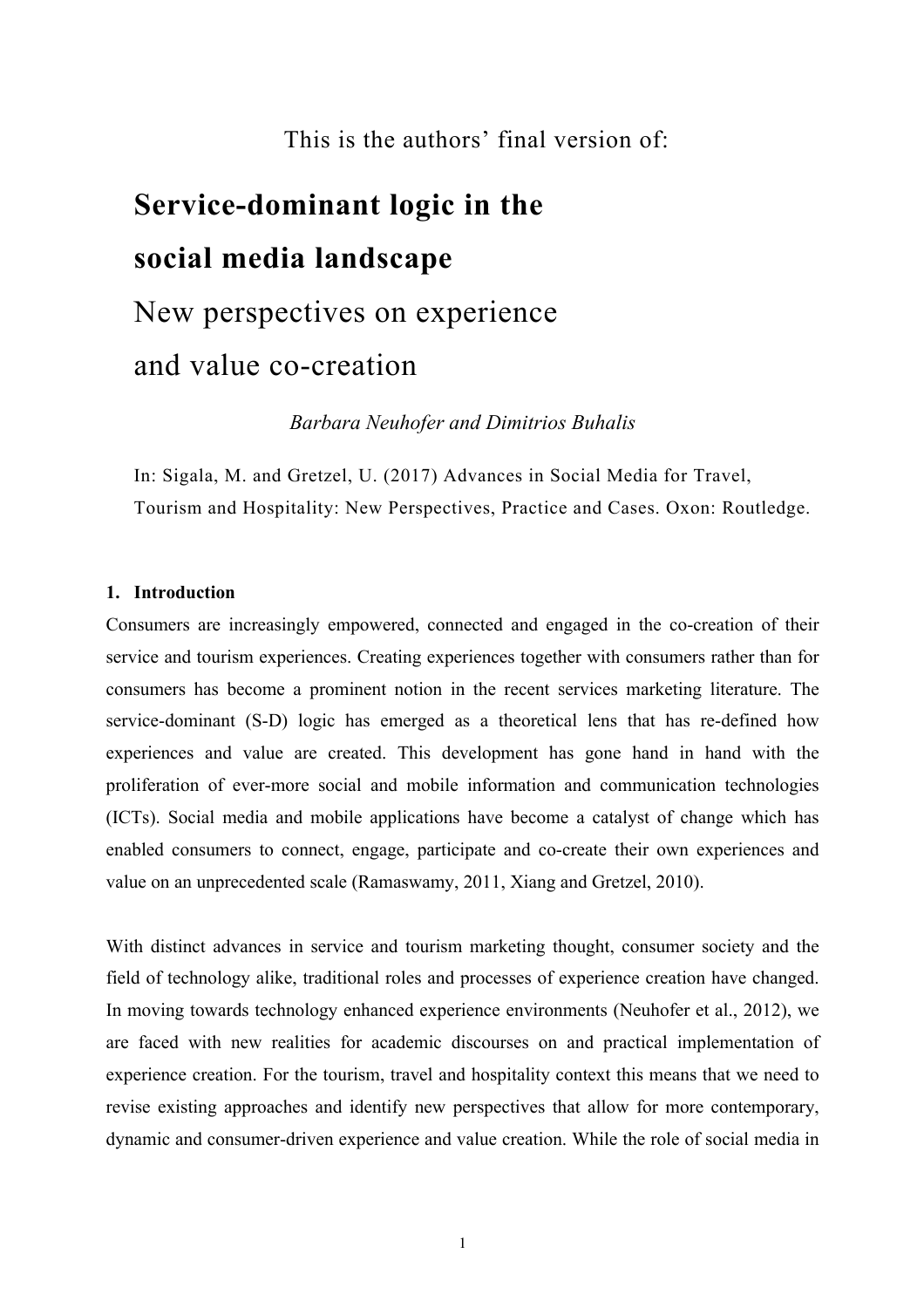experience co-creation has been acknowledged, there is still a limited understanding how exactly these tools allow consumers to connect and co-create their tourist experiences.

It is with this premise in mind that the chapter aims to explore and discuss the S-D logic as a new perspective for experience and value co-creation in a social media enabled context. This discussion seeks to appraise current perspectives and practices for an understanding of contemporary experience and value creation in the wider service and tourism setting. The chapter is divided into three main sections. The first section provides a theoretical fundament by reviewing the evolution of services marketing and introducing the S-D logic perspective. The second section contextualises the key assumptions of the S-D logic in the context of social media and showcases, through the presentation of case studies, how these can be applied for co-creation creation practices. The third section offers theoretical and practical implications of this development for marketing and tourism research and practice and concludes with an outlook into the future. This chapter contributes by conceptualising the S-D logic in the social media landscape that shall offer a novel theoretical and practical starting point for experience and value co-creation.

## **2. Evolution from Product to Service and Experience Economy**

Consumer empowerment and social media have not only brought major advances for consumer society but have also changed the way services and experiences are created (Frochot and Batat, 2013, Grönroos and Ravald, 2011, Vargo and Lusch, 2008). Conventional practices focusing on mere 'service delivery' and economically-driven 'experience staging' (Pine and Gilmore, 1999) have evolved. This has led to new theoretical and practical realities for service and tourism settings that have forced us to re-think the ways more consumer-driven, personalised and added-value experiences can be facilitated (Binkhorst and Den Dekker, 2009, Prahalad and Ramaswamy, 2004, Vargo and Akaka, 2012). This section reviews the theoretical perspectives underpinning experience and value co-creation. The S-D logic is grounded in a long evolution of services marketing, moving from the early product economy and 'value-for-money' to the S-D thinking logic and 'value-in-use' as the core concept that prevails to date.

#### *Product Economy: Products, Goods and Value for Money*

The roots of the service-dominant logic can be dated back to the early product economy in the late 18th century, in which agricultural, manufacturing and goods-centric thoughts centred the debate (Vargo et al., 2008). In this era, tangible goods (e.g. food and machines) were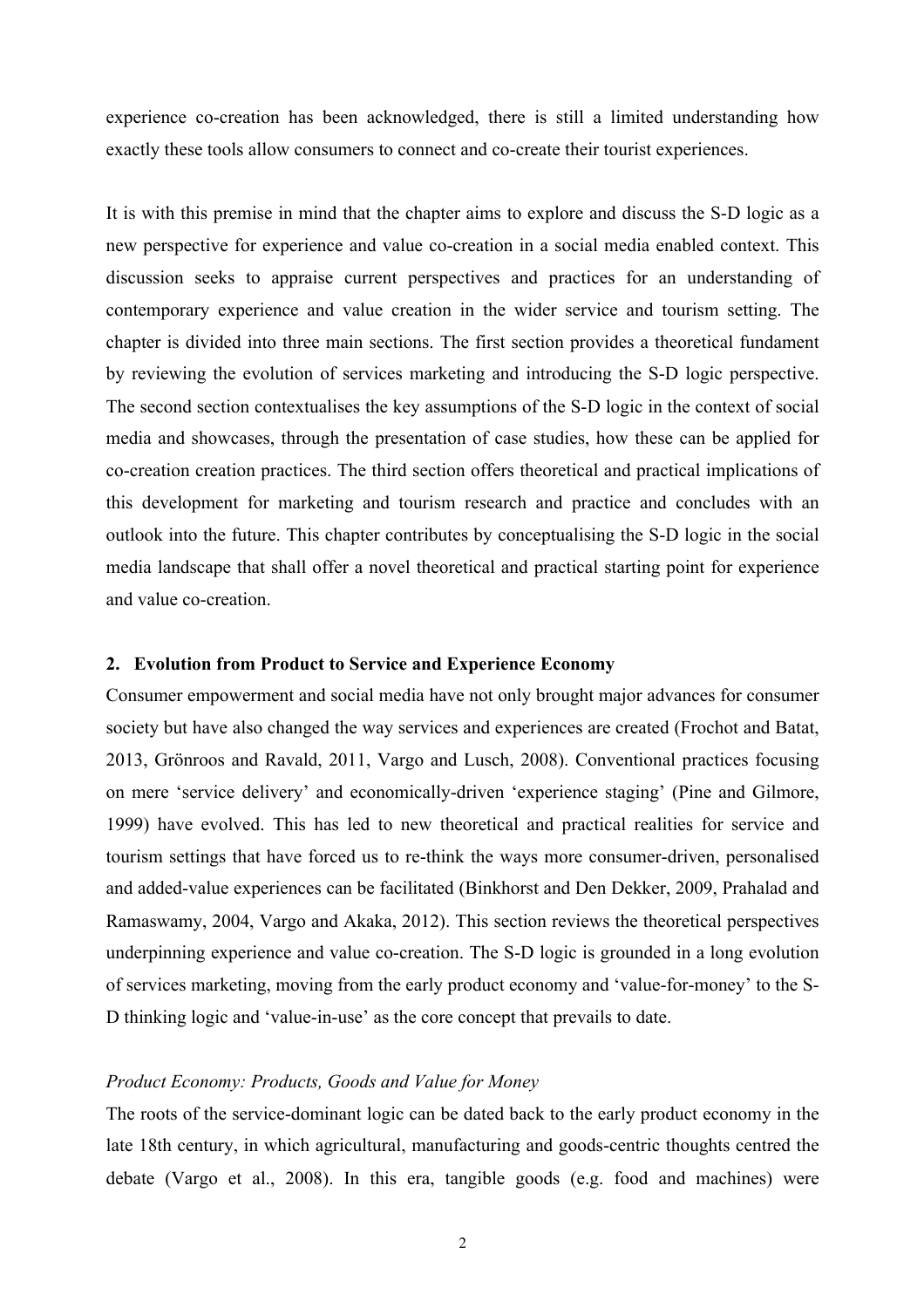considered as productive, while services (e.g. provided by doctors and lawyers) were predominantly seen as unproductive (Vargo and Lusch, 2004, Vargo et al., 2008). Towards the 20th centuries, the idea of selling and delivering tangible products to consumers became more prominent (Palmer et al., 2005). In this goods-dominant logic (G-D logic), as the main mode of thought, value was considered as embedded in goods and determined by the market price. The core tenet was 'value for money', created when money was exchanged for products and goods (Vargo and Lusch, 2006). The consumer society still played a minor role at the time and was primarily seen as the end of the production chain. The relationship between companies and consumers was distinct and marketing was introduced as a key tool to bridge this gap (Vargo et al., 2006). It fast became a strategic means create for creating and filling demand and emphasising the value of goods (e.g. cars and washing machines). While the GD-logic continued to prevail until the first half of the 20th century, the post-war economic prosperity induced a radical change in marketing practices, both academically and practically (Vargo and Lusch, 2004). With growing consumer purchasing power and demand, market competition experienced a rapid increase. Companies gradually shifted from simple product orientation towards a stronger focus on consumer behaviour (Sheth and Gross, 1988). These advances were primarily driven by the underlying premise to meet and satisfy consumer needs, while fostering consumer satisfaction and loyalty (Kotler et al., 2009) to increase the increasing the firm's competitive advantage, profits and growth (Vargo and Lusch, 2004, Vargo et al., 2006).

# *Service Economy: Services and Value Exchange*

With the shift in consumer behaviour, society became increasingly characterised as a servicedriven economy (Vargo et al., 2006). While the academic practical interest in services has experienced a peak within the S-D logic most recently, the concept has entered the marketing discourses as early as the late  $20<sup>th</sup>$  century (Vargo and Lusch, 2004). In the 1980s, thinking logic advanced from marketing management towards marketing as a social and economic process (Vargo and Lusch, 2004). Several seminal concepts shaped the discourses that current knowledge builds on, including services marketing (Grönroos, 2000), relationship marketing (Palmer et al., 2005), value, resource and network oriented views (Vargo and Lusch, 2008). The sum of these concepts contributed to an inherently service-centric orientation that recognised products as merely functional means to assist the purpose of service and value exchange (Vargo and Lusch, 2004, Vargo et al., 2008). In this era, Kotler et al. (1996, p.588) captured services as "*any activity or benefit that one party can offer to another which is*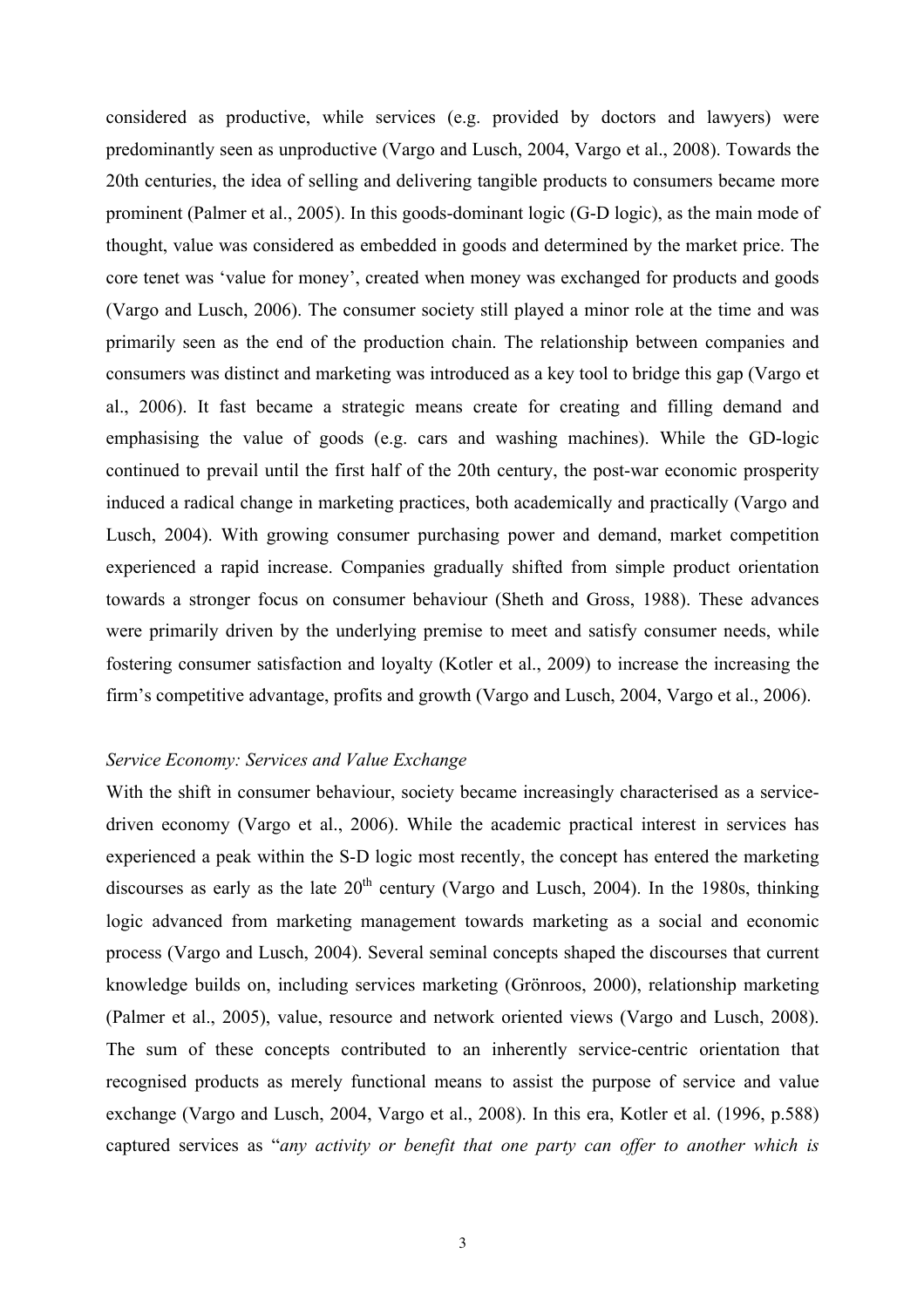*essentially intangible and does not result in the ownership of anything. Its production may or may not be tied to a physical product*".

## *Experience Economy: Experiences and Economic Value Progression*

The advances of the service-oriented economy have fostered new thinking logics, emphasising the increased provision of services and experiences. In this changing mindset, consumers did no longer want to simply buy services, but instead, buy into experiences obtained through the consumption of services (Morgan et al., 2010). At the end of the 1990s, several theoretical concepts emerged, conceptualising this trend within the frame of the dream society (Jensen, 1999), the entertainment economy (Wolf, 1999) and the experience economy (Pine and Gilmore, 1999). Pine and Gilmore (1999), shaped the term experience economy, which has subsequently become one of the most significant concepts for marketing to date. In a market characterised by global competitiveness and use of technology, it has become more critical than ever before for companies to differentiate their services and create unique experiences that stand out from the competition (Prahalad and Ramaswamy, 2004). The experience economy suggests that consumers pursue memorable experiences and companies need to stage such experiences for the progression of economic value. The underlying principles propose that while products are tangible and services are intangible, experiences have the potential to become memorable. Despite its popularity in theory and practice over more than two decades, the experience economy has evolved as its businesses-oriented approach of staging became increasingly challenged (Boswijk et al., 2007).

## **3. A New Theoretical Perspective for Experience and Value Creation: S-D Logic**

With the proliferation of social ICTs, consumers have become more active, powerful and involved in the experience production and consumption processes (Ramaswamy, 2009a). This development has fostered a change of relationship between companies and consumers and advanced our understanding of *how* and *by whom* experiences and value are created (Vargo and Lusch, 2004, Vargo et al., 2006, Sfandla and Björk, 2013). As consumers adopt a bigger role as connected and socially-engaged 'prosumers', the orchestrated design and staging of experiences (as prevalent in the experience economy), is considered no longer suitable to reflect the needs, wants and roles of today's consumers. This has led to a main paradigm change in the services marketing field, introducing the S-D logic.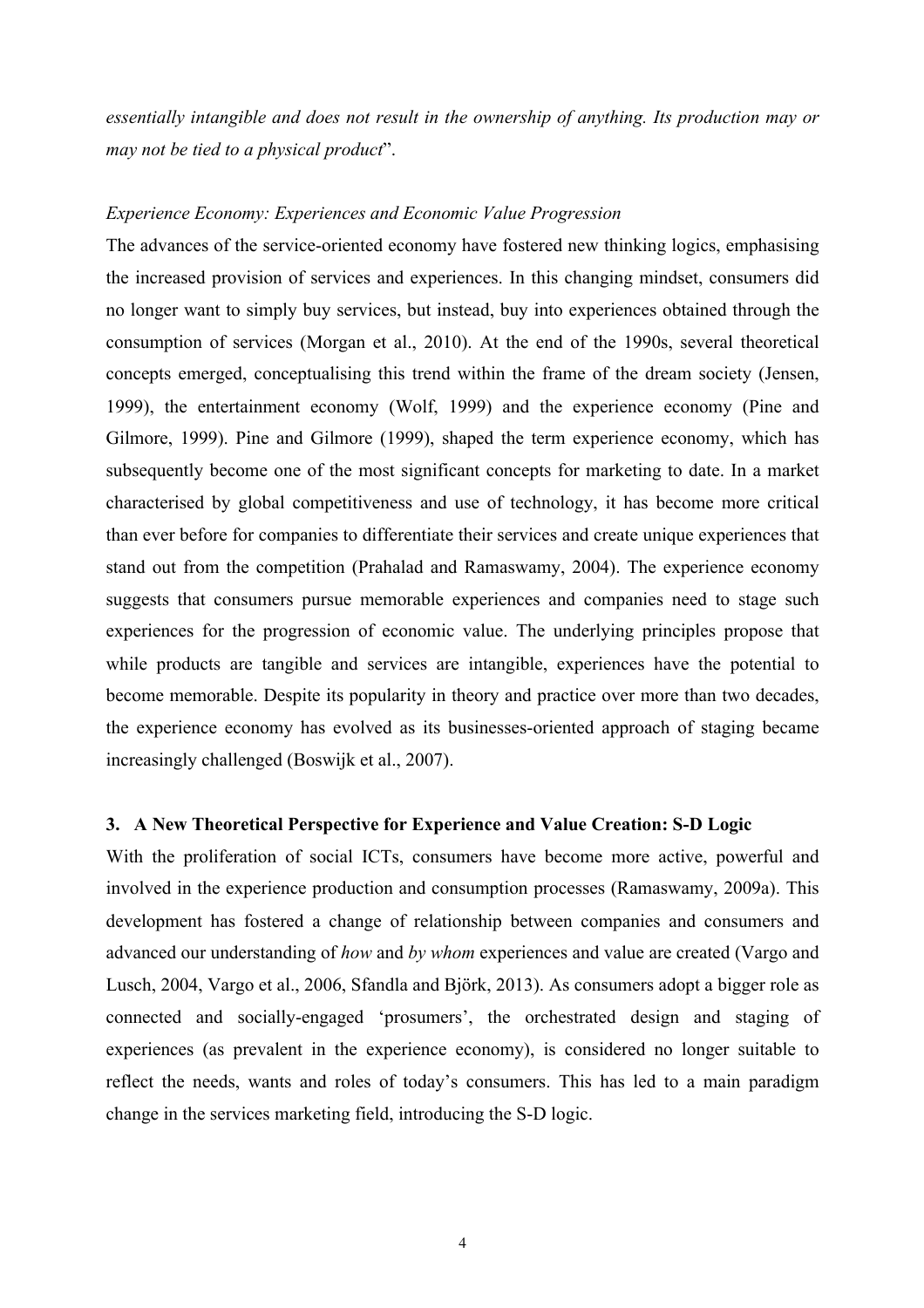Vargo and Lusch (2004) and Prahalad and Ramaswamy (2004) were among the first scholars to recognise this change and to establish the S-D perspective. The S-D logic can be understood as a "*convergence of contemporary marketing thought*" (Vargo et al., 2006, p.40) that offers a new starting point for experience and value creation. In contrast to previous paradigms, this new logic regards the consumer not merely as a consumer, but as a central actor participating in the own creation of experiences. This has led to a redefined interaction between companies and consumers. Companies no longer design and deliver experiences, but instead facilitate the necessary prerequisites and value propositions that allows consumers to get involved and cocreate and generate their own value (Vargo et al., 2008). Particularly driven by the developments in the ICTs sector, this has implied that the role of the consumer has expanded significantly (Neuhofer and Buhalis, 2013). Consumers embody multiple roles as:

- the active co-creators of the experience and value
- the co-creators of the extended physical offline and virtual online experience space
- the extractors and judges of the value.

Based on the assumption that consumers essentially co-create value, the concept of value-inuse has emerged. Compared to previous paradigms, it postulates that value is a phenomenological construct (Helkkula et al., 2012) and hence does not pre-exist in products and services, but needs to be co-created by the consumer situations of use. In other words, "*value can only be created with and determined by the user in the 'consumption' process and through use*" (Vargo and Lusch, 2006, p.284). This presents businesses with a changed reality that value cannot be simply delivered, but consumers are needed to integrate their own resources (e.g. social media) to co-create experiences and value (Ramaswamy, 2009a, Grönroos and Ravald, 2011, Wieland et al., 2012). Through the use of ICTs, the collaborative process of co-creation has reached a new level, as it no longer occurs only between companies and consumers (B2C), but also in a wider customer-to-customer (C2C) (Baron and Warnaby, 2011) and actor-to-actor (A2A) network (Vargo and Lusch, 2011). Table 3.1 summarises the theoretical evolution and highlights the main shift in assumptions from the product, service and experience economy towards the S-D logic for a changed experience and value co-creation.

| <b>Assumption</b> |                | From           |                   |                             |
|-------------------|----------------|----------------|-------------------|-----------------------------|
|                   | <b>Product</b> | <b>Service</b> | <b>Experience</b> | <b>Experience and Value</b> |
|                   | Economy        | Economy        | Economy           | Co-Creation (S-D Logic)     |
| Driver of Economy | Product        | Service        | Experience        | Experience                  |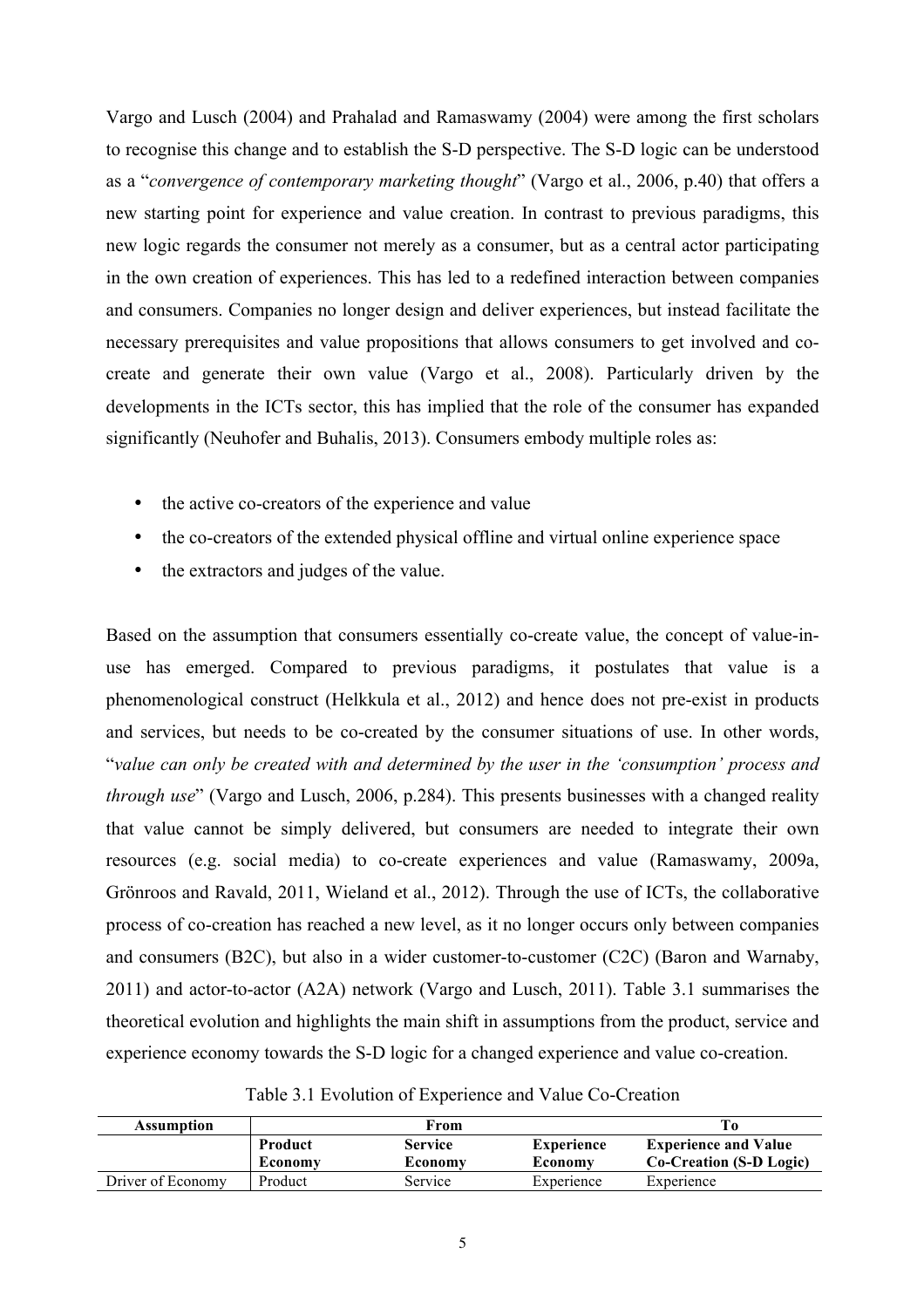| <b>Economic Function</b>         | Make                            | Deliver                | Stage                     | Co-Create                      |
|----------------------------------|---------------------------------|------------------------|---------------------------|--------------------------------|
| Nature of Offer                  | Tangible                        | Intangible             | Memorable                 | Meaningful                     |
| Key Attribute                    | Standardised                    | Customised             | Personalised              | Individualised                 |
| Method of Supply                 | Inventoried after<br>production | Delivered on<br>demand | Revealed over<br>duration | Co-created in-use/context      |
| Role of Company                  | Manufacturer                    | Seller                 | <b>Stager</b>             | Facilitator and co-creator     |
| Role of Consumer                 | User                            | Client                 | Guest                     | Co-Creator                     |
| Interaction                      | B2C                             | B2C                    | B2C                       | A2A                            |
| Role of Goods                    | Main output                     | Means for<br>services  | Means for<br>experiences  | Basis for operant<br>resources |
| Resources                        | Operand<br>resources            | Operand<br>resources   | Operand<br>resources      | Operant resources              |
| Factor on Demand                 | Features                        | <b>Benefits</b>        | Sensations                | Value                          |
| Role of Value<br>Value-for-money |                                 | Value-in-<br>exchange  | Economic<br>value         | Value-in-use                   |

Source: After Pine and Gilmore, 1999; Neuhofer and Buhalis, 2013;

# **4. Conceptualising the S-D Logic in the Social Media Landscape**

Due to the proliferation of the Web 2.0 and social media, it has become evident that consumer empowerment and co-creation have been inextricably linked to one factor, namely technology (Neuhofer et al., 2012). The significance of ICTs is not only prevalent in society but especially critical across the service, tourism and hospitality sectors. With a plethora of ICTs available, tourists are always connected, which unfolds new possibilities to proactively co-create experiences and value in every step of the consumption (Neuhofer et al., 2014, Wang et al., 2012). Subsequently, it has been of particular for academia and practice to understand how to exploit the full potential of ICTs to enable, facilitate and enhance experience and value creation. In interlinking S-D logic and social media, this chapter now takes a closer look at conceptualising its synergies for theory and practice.

# *Social Media: A Game Changer for Tourism*

ICTs have caused a drastic impact, by changing not only consumer society and various industries (Buhalis and Law, 2008), but also by transforming the nature of how tourist experiences are created (Lamsfus et al., 2013, Tussyadiah and Zach, 2011, Yovcheva et al., 2013). In particular, with the advances of the Internet from the Web 1.0 to the Web 2.0, one of the most transformative technological developments has occurred (Dwivedi et al., 2012, Fotis et al., 2011, Leung et al., 2013, Sigala, 2011, Xiang et al., 2014). The Web 2.0 and social media have turned the Internet into an immense space of networking and collaboration (Sigala, 2009). Unlike any other medium before, social media have embraced different people, technologies and new practices, which support consumers and their experiences (Xiang and Gretzel, 2010). The variety of tools available, comprising blogs, videos, wikis, chat rooms, folksonomies and podcasts have empowered individuals to connect, interact and generate user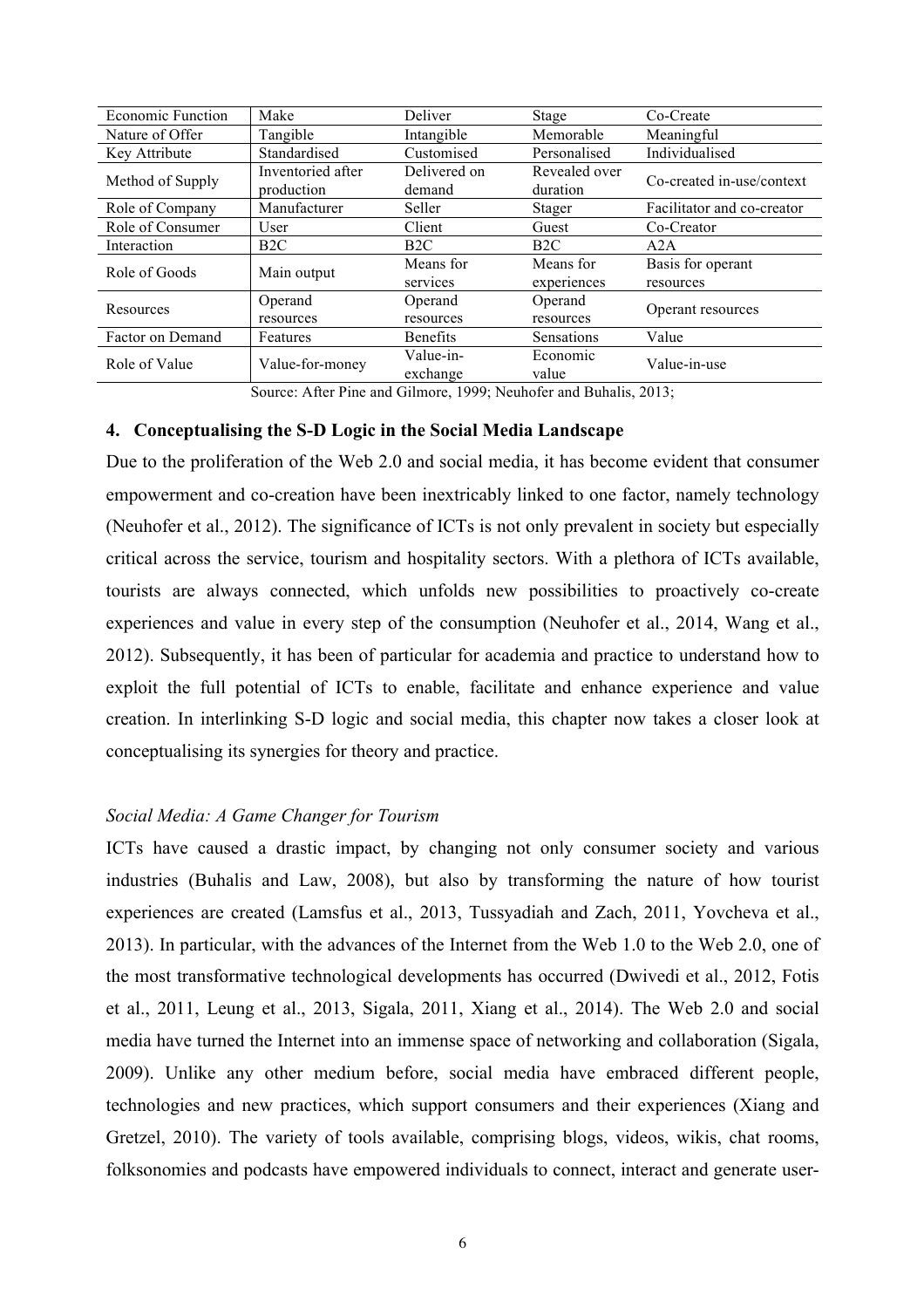content on an unprecedented scale (Sigala, 2011, Tussyadiah and Fesenmaier, 2009). In addition, social media have paved the way for new ways of collaboration that have caused a transformation of traditional service design, production and marketing (Sigala, 2009), consumer behaviour and tourism (Fotis et al., 2011).

Empowered by the interactive nature of the Web 2.0, consumers have taken an active part in designing services with companies. Through a variety of applications, they have not only altered how services are consumed on the Internet, but also changed how consumers locate, share, read, create and produce information (Sigala, 2009, Sigala, 2011). By enabling connectivity, mass collaboration and networking, social media have thus become key tools for tourism businesses and tourists to dynamically engage, interact, comment and create experiences with each other (Dwivedi et al., 2012, Hays et al., 2012, Leung et al., 2013). These developments have enabled consumers to become "*co-marketers, co-producers and codesigners of their service experiences by providing them a wide spectrum of values*" (Sigala, 2009, p.1345). With this potential for collaboration, the key question is how can social media become an effective resource for experience and value co-creation?

## *Social Media: A Resource for Experience and Value Co-Creation*

One of the foundational premises of the S-D logic is the integration and use of so-called resources. Consumers integrate a wide range of operand and operant resources in experience and value creation processes (Vargo and Lusch, 2011). The role of IT as a resource has been discussed as early as in the 1990s. However previous studies have only provided an incomplete picture of technology, which predominantly portrayed IT as an artefact and outcome of human action (Orlikowski, 1992). Only most recently, scholarship has started to investigate ICTs in service systems, value co-creation propositions and innovation (Lusch and Nambisan, 2015, Maglio et al., 2009), while a deeper knowledge of ICTs, and particularly social media, remains missing. By drawing upon the structurational model of technology by Orlikowski (1992), social media could be conceptualised as an operant resource. If we suggest that they have the capability to act upon other resources and influence human action (e.g. tourist behaviour and experiential activities), social media can ultimately create value for its user (Akaka and Vargo, 2014). As such, they can act "*as a means of satisfying higher-order needs (i.e. enhancing the customers' own operant resources)*" (Cantone and Testa, 2014, p.507).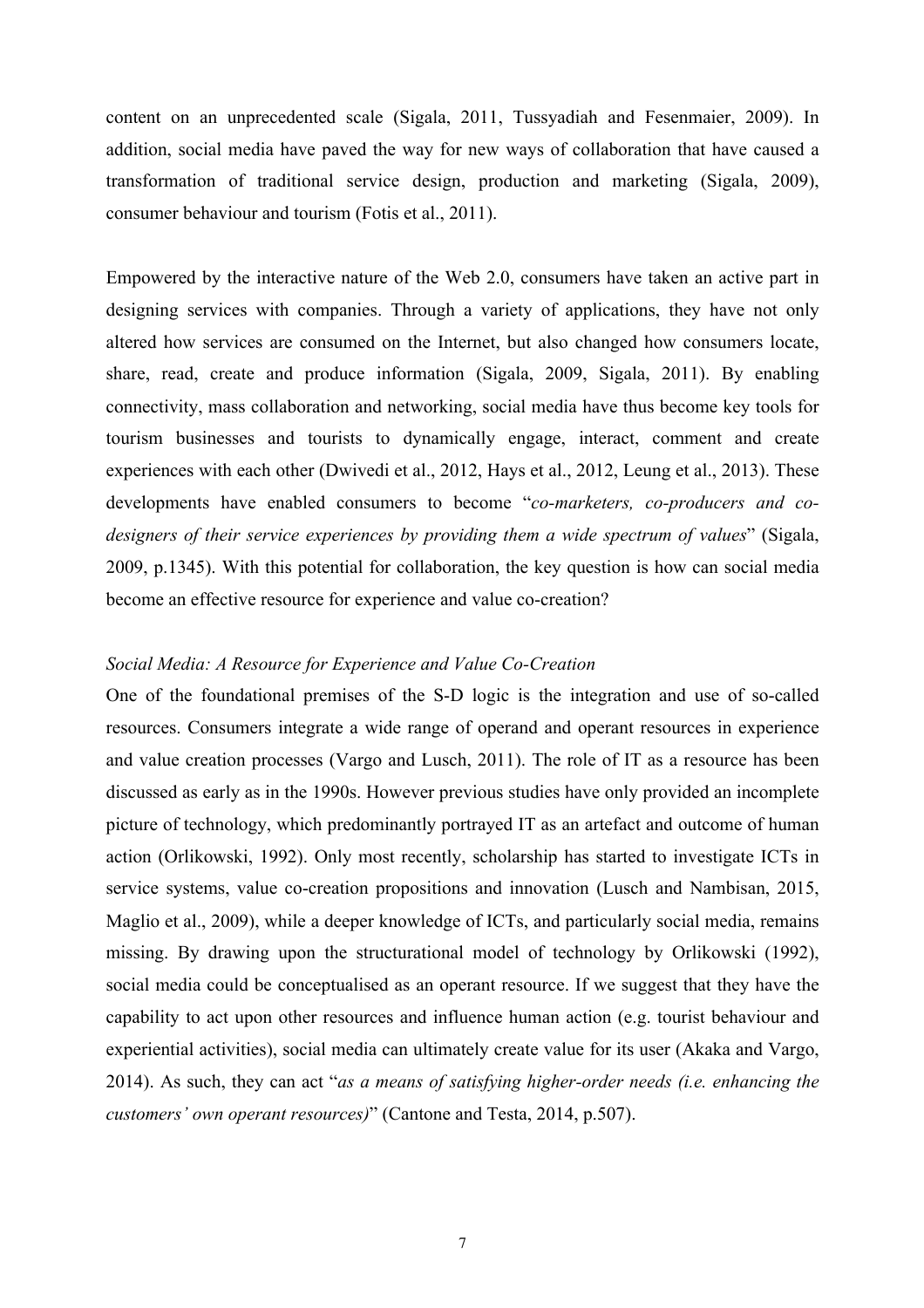In their role of operant resources, social media have enabled a massive space of online collaboration (Sigala, 2009), allowing for a myriad of actor-to-actor relations. Tourists have become inter-connected individuals who interact in a physical and virtual technology-enabled experience environment extended to the pre/during/post stages of travel (Neuhofer et al., 2012). They use social media to connect, communicate, generate content, share their experiences and in turn co-create and co-live their experiences with others more than ever before (Ramaswamy, 2009b). As a result, it has become evident that the Web 2.0 and social media have been instrumental to foster actor-to-actor interactions to explode on *"an unprecedented scale everywhere in the value creation system*" (Ramaswamy, 2009b, p.17). In fact, recent studies confirm that ICTs support co-creation experiences in a number of different ways (Gretzel and Jamal, 2009, Tussyadiah and Fesenmaier, 2007, Tussyadiah and Fesenmaier, 2009).

For instance, tourists might engage in traditional B2C co-creation in the pre/during/post tourist experience for hotel booking, information exchange at destination, relationship building and experience sharing post-travel. Beyond this dyadic relationship, consumers also seek to engage with their close and extended social networks and engage in C2C co-creation on all levels (e.g. sharing experiences, asking for advice and opinions, examining rankings and reviews). With new forms of social applications emerging over the past few years, tourists are now able to connect to a wider A2A network more than ever before. For instance, tourists are able to use latest social platforms and applications (e.g. AirBnB, Eatwith, Uber) to connect with locals and get expert insights and co-create services with a private local peer rather than an official service provider. To get a better understanding of the 'new generation' of co-creation, Table 3.2 offers an outline of social media application in the tourist value creation system. By bringing together S-D logic theory and social media practice, it provides an overview of how different types of social media (resources) are applied (integrated) for different purposes (use context) by different actors in the value creation system (travel process).

| <b>Travel Process</b><br>(Value Creation<br>System) | <b>Tourist Activities</b><br>(Context of Use)                                                    | <b>Social Media Type</b><br>(Resource)                                                              | <b>Interaction</b><br>(Actors)                                            | <b>Application / Example</b><br>(Resource Integration)                                                      |
|-----------------------------------------------------|--------------------------------------------------------------------------------------------------|-----------------------------------------------------------------------------------------------------|---------------------------------------------------------------------------|-------------------------------------------------------------------------------------------------------------|
| Pre-Travel<br>Stage                                 | Inspiration<br>Information search<br>Planning<br>Comparison<br>Decision-making<br><b>Booking</b> | Social networks<br><b>UGC</b> review sites<br>Video-sharing sites<br><b>Blogs</b><br>Virtual worlds | Multi-level<br>engagement:<br>Companies<br>Consumers<br>Friends<br>Locals | TripAdvisor reviews<br>Pinterest picture<br>inspiration<br>Facebook posts<br>YouTube videos<br>Travel blogs |

Table 3.2 Social Media for Experience and Value Co-Creation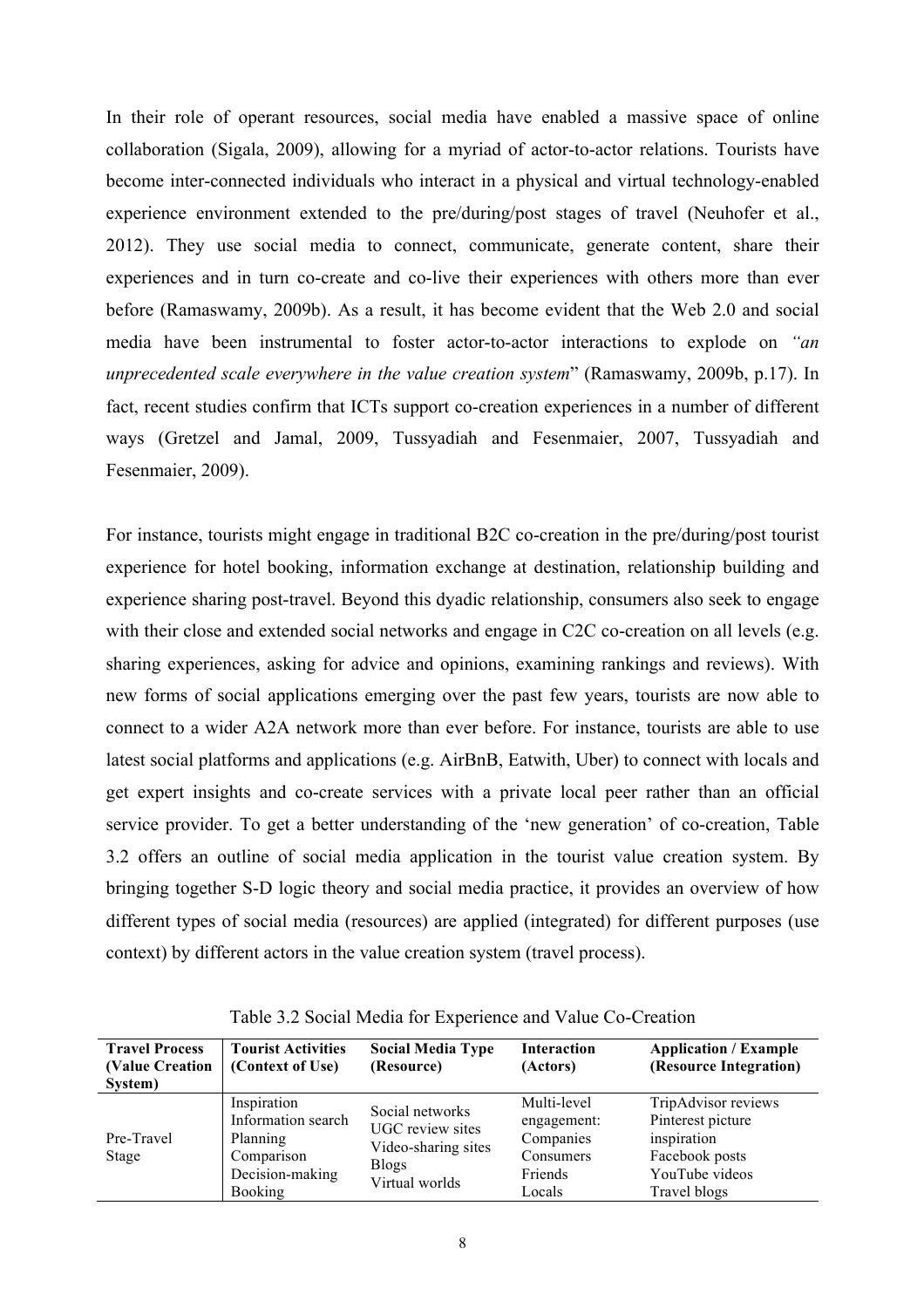|                             |                                                                                                                                                     |                                                                                                                                   | Service providers                                                                              | AirBnB site booking                                                                                                                |
|-----------------------------|-----------------------------------------------------------------------------------------------------------------------------------------------------|-----------------------------------------------------------------------------------------------------------------------------------|------------------------------------------------------------------------------------------------|------------------------------------------------------------------------------------------------------------------------------------|
| During Travel<br>Stage      | Experience<br>consumption<br>Accommodation<br>Transport<br>Visitor attractions<br>Information search<br>Experience sharing<br>Navigation<br>Sharing | Recommender<br>systems<br>LBS-apps<br><b>UGC</b> review sites<br>Social networks<br>Social augmented<br>reality games and<br>apps | Multi-level<br>engagement:<br>Companies<br>Friends<br>Locals<br>Consumers<br>Service providers | Facebook sharing<br>Real-time Twitter<br>information retrieval<br>Social gaming<br>TripAdvisor reviews<br>Real-time social sharing |
| Post-Travel<br><b>Stage</b> | Post-experience<br>engagement<br>Sharing<br>Reviews<br>Interaction<br>Experience re-<br>living                                                      | <b>Blogs</b><br>Social provider<br>networks<br>UGC review sites<br>Text/video/photo<br>sharing sites                              | Multi-level<br>engagement:<br>Companies<br>Friends<br>Locals<br>Consumers<br>Service providers | TripAdvisor review<br>writing<br>Facebook experience and<br>album posts<br>Travel blog entries                                     |

*Social Media: Best-Practice Cases In Travel, Tourism And Hospitality*

The understanding and application of co-creation in the travel, tourism and hospitality industry is still scarce (Binkhorst and Den Dekker, 2009) and even more rare with ICTs in place (Neuhofer et al., 2012). Several firms have pioneered the industry by recognising the new marketing paradigm and putting the principles of the S-D logic into practice. To provide a better understanding of how co-creation can be realized in practice, valuable insights can be gained by analysing current industry best-practice cases. Table 3.3 offers an overview of examples that shall assist other tourism practitioners as a reference guide of how social media could be successfully applied for experience and value co-creation. The five presented industry cases underline the potential in travel, tourism and hospitality environments to allow engaging, personalising, building with relationships and co-creating experiences together with empowered consumers.

| <b>Industry Best-Practice</b>        | <b>Social Media Resource Integration</b>                                   |
|--------------------------------------|----------------------------------------------------------------------------|
| (Sector)                             | (Application)                                                              |
| Marriott Travel Brilliantly          | Co-creation initiative based on crowdsourcing. Individuals can submit      |
| (Hospitality)                        | innovative ideas through social platform with the potential to enhance the |
|                                      | hotel and experience environment for fellow co-travellers.                 |
| Hotel Lugano Dante                   | Social media engagement and co-creation through a smart mobile             |
| (Hospitality)                        | customer-relationship platform, enabling enhanced engagement,              |
|                                      | opportunities for co-creation through hotel experience personalisation.    |
| Sol Melia's Sol Wave House           | The world's first Twitter hotel. Innovative use of social media (Twitter)  |
| (Hospitality)                        | throughout the hotel environment to foster B2C and C2C co-creation,        |
|                                      | communication and engagement in the experience environment on-site.        |
| <b>KLM</b> Social Seating Initiative | KLM introduced a KLM social seating initiative called 'Meet and Seat'.     |

Table 3.3 Industry Best-Practice: Social media for experience and value co-creation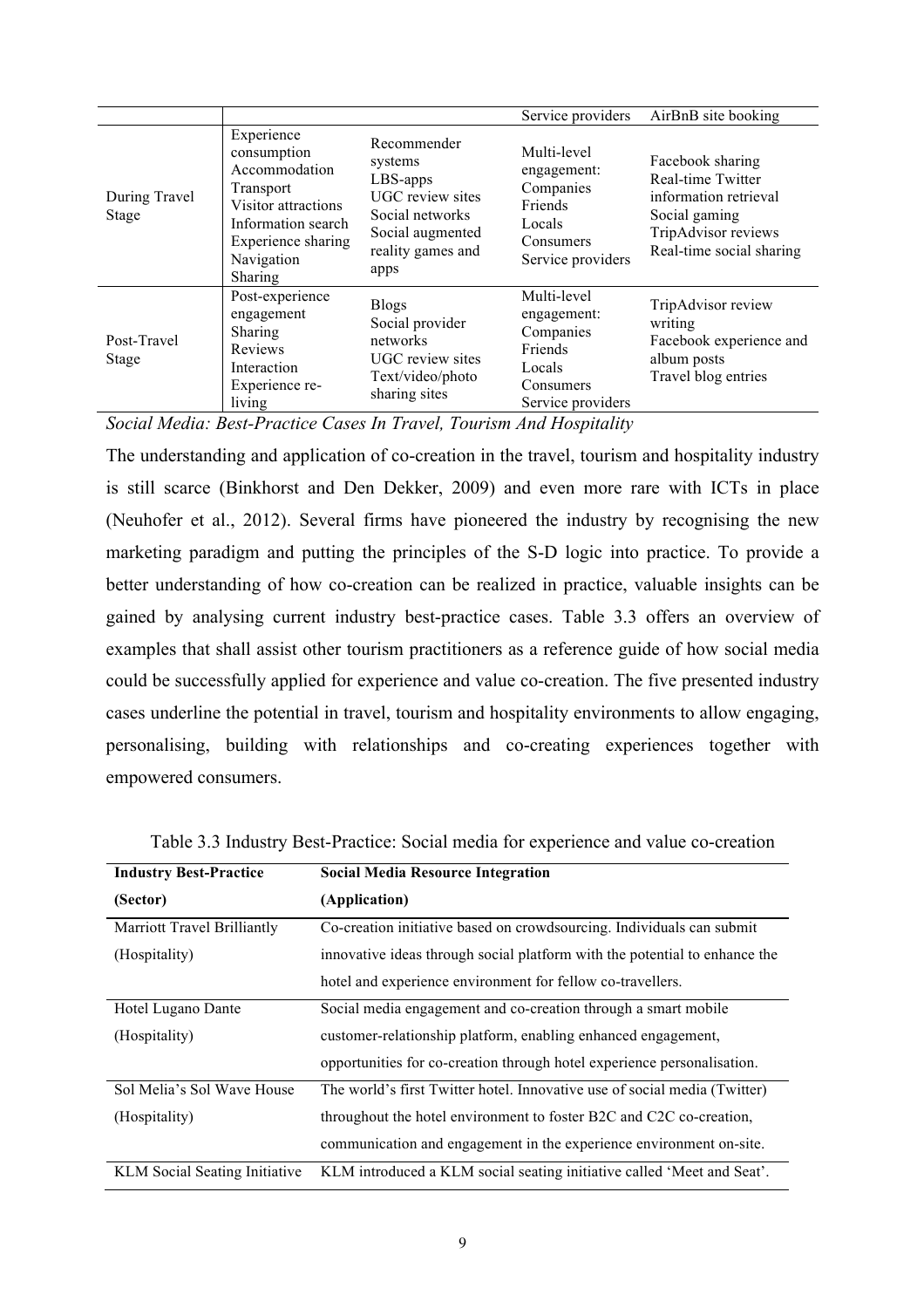| (Travel)  | It tested the idea to connect people, allow C2C interaction and facilitate a |
|-----------|------------------------------------------------------------------------------|
|           |                                                                              |
|           | more socially-rich in-flight experience.                                     |
|           |                                                                              |
| EatWith   | Based on the idea of the sharing economy, EatWith is a social platform       |
|           |                                                                              |
| (Tourism) | allowing for A2A engagement as tourists and locals connect and co-           |
|           |                                                                              |
|           |                                                                              |
|           | create eating experiences, replacing traditional B2C service provision.      |

# **5. Outlook, Implications and Future Perspectives**

The proliferation of social media and the arrival of the SD-logic as a marketing paradigm have offered new starting points and realities for experience and value creation practices in tourism service settings and beyond. This chapter had the aim to discuss the S-D logic as a novel theoretical perspective for experience and value co-creation in the social media landscape. It first presented the theoretical advances that underpin services marketing and management, leading from the early product economy to experiential and S-D logics, which are recognised as the state-of-the-art thinking for contemporary experience and value creation debates and practices today. The chapter also has shown that with the empowerment of consumers and the widespread use of modern digital technologies, in particular social media, consumers have turned into active prosumers who connect, engage and co-create experiences in wide network of connected actors and service contexts. For tourism academia and practice, this has implied the need for re-conceptualisation and re-thinking of how experiences and value can be facilitated. While several principles of the experience economy undoubtedly still apply, the main challenge for businesses will pose the notion of 'letting go', as companies are no longer the unique and primary experience creator, but rather are a mere facilitator, or an 'invited participator' who tourists might seek to co-create experiences. As a myriad of interactions occur outside the company domain, businesses should facilitate resources and social platforms that allow tourists to connect and collectively co-create experiences and value in a network of actors in the wider service eco-system. Practitioners will thus need to develop strategies that:

- adopt a S-D logic driven approach to experience and value creation
- facilitate the resources and enviornments to create a compelling value proposition
- offer social media tools and platforms as a key resource for enhanced co-creation

To innovate co-creation practices in the long-term, an agenda is necessary that synergises theoretical, technological and practical advances for competitive experience creation. As ICTs continue to emerge and evolve at a fast pace, we can foresee several key areas that will shape experience and value creation in the near future. Smart tourism and technology, SoCoMo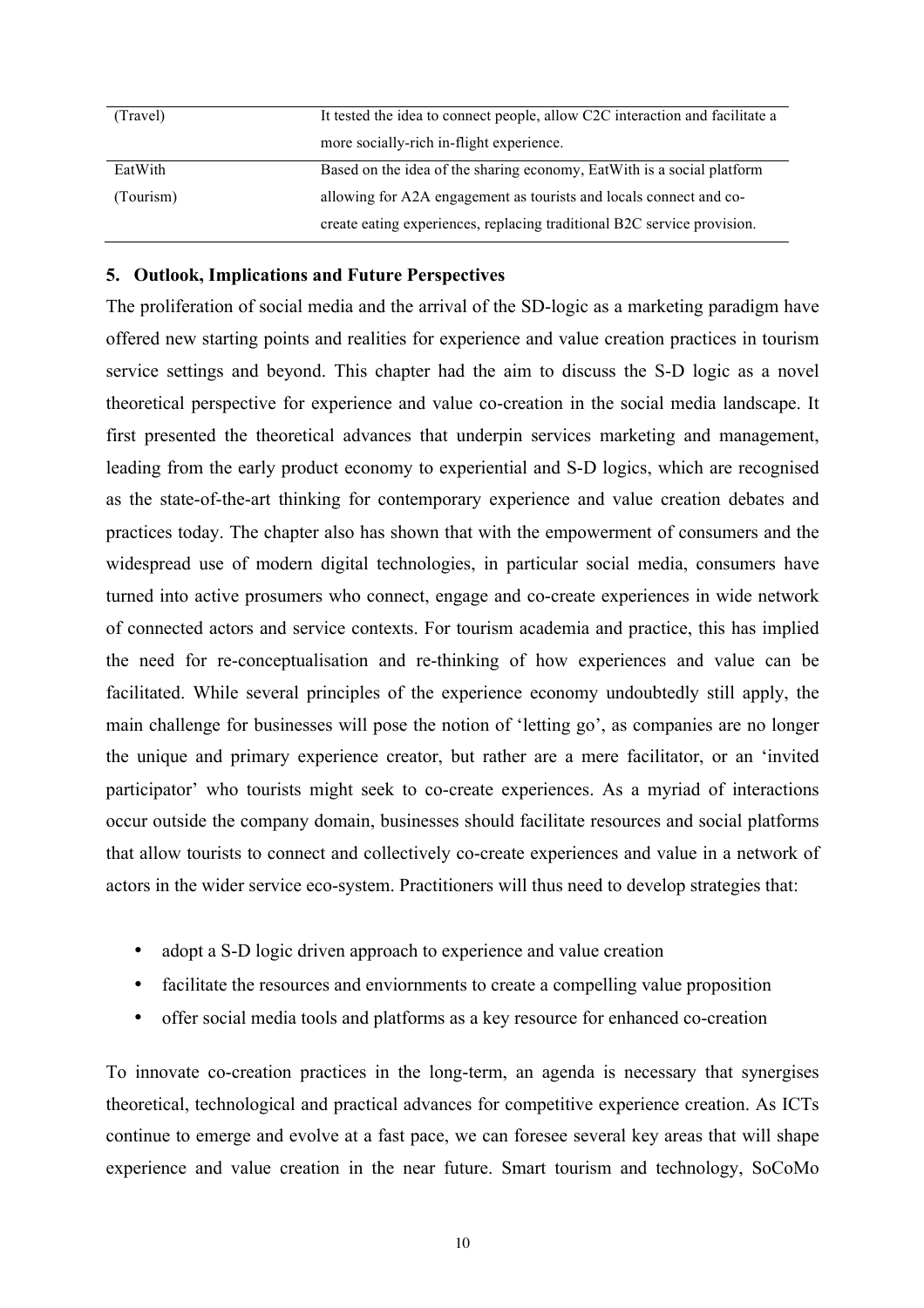(social, context and mobile) marketing and the peer-to-peer sharing economy (Boes et al., 2015, Buhalis and Foerste, 2015, Gretzel et al., 2015, Neuhofer et al., 2015) are only three exemplary areas in which we will see radical change and major opportunities for co-creation to happen. As these developments gain further momentum, we enter an unprecedented era of social collaboration, smartness, massive resource and data integration, and situation- and context-aware systems that put consumer-centric experience and value extraction at the centre stage. While these fields only provide a fragment of possibilities, it can be expected that the application of the S-D logic in this context will become magnified. This will open a dynamic area to investigate through further research and tap into in tourism marketing and practice.

## **References**

- Akaka, M. A. & Vargo, S. L. 2014. Technology as an operant resource in service (eco)systems. *Information Systems and e-Business Management,* 12**,** 367-384.
- Baron, S. & Warnaby, G. 2011. Individual customers' use and integration of resources: Empirical findings and organizational implications in the context of value co-creation. *Industrial Marketing Management,* 40**,** 211-218.
- Binkhorst, E. & Den Dekker, T. 2009. Agenda for co-creation tourism experience research. *Journal of Hospitality Marketing & Management,* 18**,** 311-327.
- Boes, K., Buhalis, D. & Inversini, A. 2015. Conceptualising smart tourism destination dimensions. *In:* Tussyadiah, I. & Inversini, A. (eds.) *Information and communication technologies in tourism 2015.* Vienna, Austria: Springer.
- Boswijk, A., Thijssen, T. & Peelen, E. 2007. *The experience economy: a new perspective,*  Amsterdam, Pearson Education.
- Buhalis, D. & Foerste, M. 2015. SoCoMo marketing for travel and tourism: Empowering cocreation of value. *Journal of Destination Marketing & Management*.
- Buhalis, D. & Law, R. 2008. Progress in information technology and tourism management. 20 years on and 10 years after the Internet. The state of eTourism research. *Tourism Management,* 29**,** 609–623.
- Cantone, L. & Testa, P. Latent theoretical constructs of service dominant logic. *In:* Freund, L. & Cellary, W., eds. AHFE Conference, 2014 Krakow, Poland. 499-514.
- Dwivedi, M., Yadav, A. & Venkatesh, U. 2012. Use of social media by national tourism organizations: A preliminary analysis. *Information Technology and Tourism,* 13**,** 93- 103.
- Fotis, J., Buhalis, D. & Rossides, N. 2011. Social media impact on holiday travel planning: The Case of the Russian and the FSU Markets. *International Journal of Online Marketing,* 1**,** 1-19.
- Frochot, I. & Batat, W. 2013. *Marketing and designing the tourist experience,* Oxford, Goodfellow Publishers.
- Gretzel, U. & Jamal, T. 2009. Conceptualizing the creative tourist class: Technology, mobility, and tourism experiences. *Tourism Analysis,* 14**,** 471-481.
- Gretzel, U., Sigala, M., Xiang, Z. & Koo, C. 2015. Smart tourism: Foundations and developments. *Electronic Markets,* 25**,** 179-188.
- Grönroos, C. 2000. *Service management and marketing. A customer relationship approach,*  Chichester, John Wiley & Sons.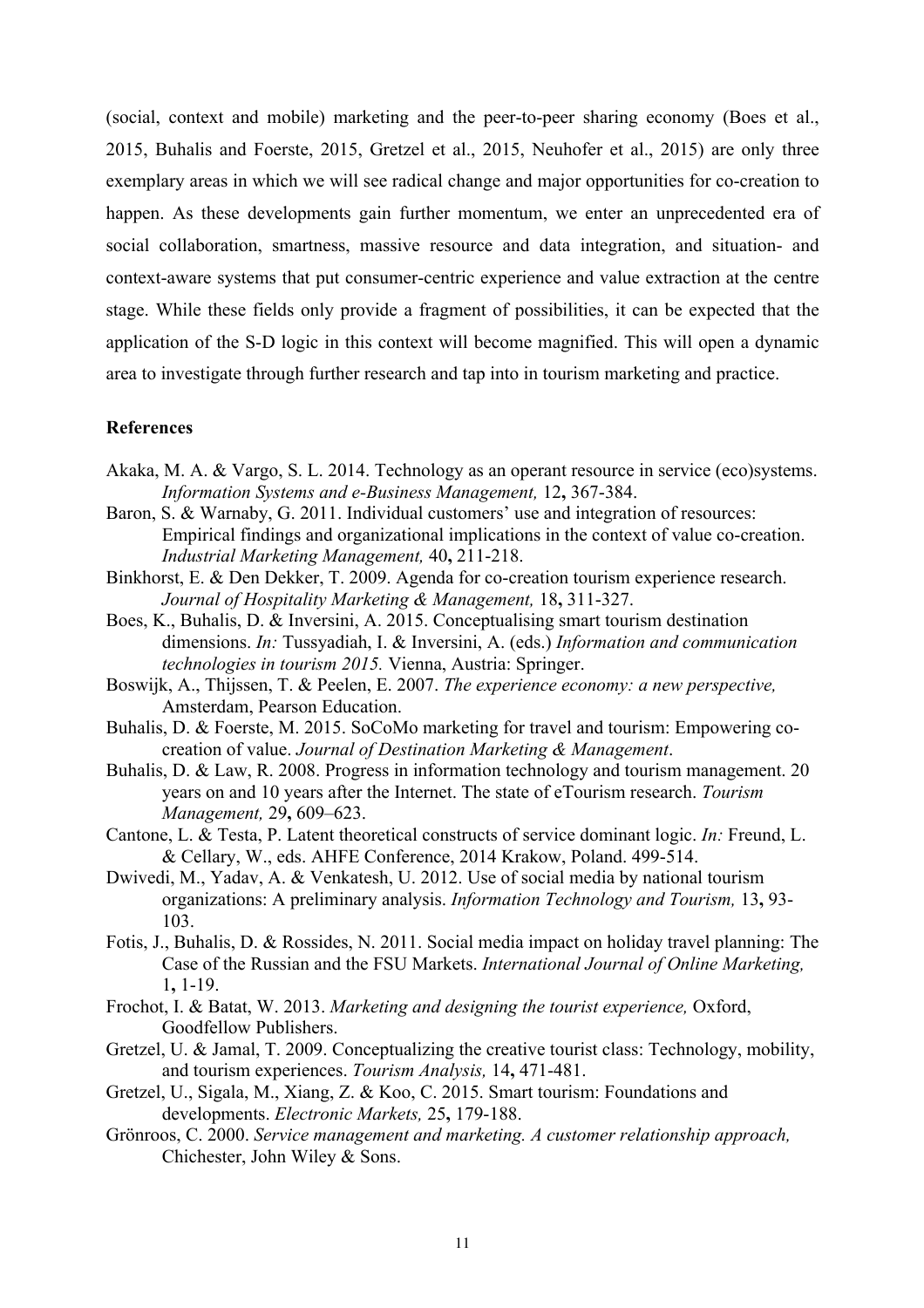- Grönroos, C. & Ravald, A. 2011. Service as business logic: Implications for value creation and marketing. *Journal of Service Management,* 22**,** 5-22.
- Hays, S., Page, S. J. & Buhalis, D. 2012. Social media as a destination marketing tool: Its use by national tourism organisations. *Current Issues in Tourism,* 16**,** 211-239.
- Helkkula, A., Kelleher, C. & Pihlström, M. 2012. Characterizing value as an experience. *Journal of Service Research,* 15**,** 59-75.
- Jensen, R. 1999. *The dream society: How the coming shift from information to imagination will transform your business,* New York, McGraw-Hill.
- Kotler, P., Armstrong, G., Saunders, J. & Wong, V. 1996. *Principles of marketing: The European edition,* Hemel Hempstead, Prentice Hall.
- Kotler, P., Keller, K. L., Brady, M. K., Goodman, M. & Hansen, T. 2009. *Marketing management,* Harlow, Pearson Education.
- Lamsfus, C., Xiang, Z., Alzua-Sorzabal, A. & Martin, D. 2013. Conceptualizing context in an intelligent mobile enviornment in travel and tourism. *In:* Cantoni, L. & Xiang, Z. (eds.) *Information and communication technologies in tourism 2012.* Vienna: Springer.
- Leung, D., Law, R., Van Hoof, H. & Buhalis, D. 2013. Social media in tourism and hospitality: A literature review. *Journal of Travel & Tourism Marketing,* 30**,** 3-22.
- Lusch, R. F. & Nambisan, S. 2015. Service Innovation: A Service-Dominant (S-D) Logic Perspective. *Management Information Systems Quarterly.*
- Maglio, P., Vargo, S. L., Caswell, N. & Spohrer, J. 2009. The service system is the basic abstraction of the service science. *Information Systems and E Business Management,* 7**,** 395- 406.
- Morgan, M., Lugosi, P. & Ritchie, J. R. B. 2010. *The tourism and leisure experience: Consumer and managerial perspectives,* Bristol, Channel View.
- Neuhofer, B. & Buhalis, D. 2013. Experience, co-creation and technology: Issues, challenges and trends for technology enhanced tourism experiences. *In:* Mccabe, S. (ed.) *Handbook of Tourism Marketing.* London: Routledge.
- Neuhofer, B., Buhalis, D. & Ladkin, A. 2012. Conceptualising technology enhanced destination experiences. *Journal of Destination Marketing & Management,* 1**,** 36-46.
- Neuhofer, B., Buhalis, D. & Ladkin, A. 2014. Co-creation through technology: Dimensions of social connectedness. *In:* Xiang, Z. & Tussyadiah, I. (eds.) *Information and communication technologies in tourism 2014.* Vienna, Austria: Springer.
- Neuhofer, B., Buhalis, D. & Ladkin, A. 2015. Smart technologies for personalized experiences: A case study in the hospitality domain. *Electronic Markets,* 25**,** 243-254.
- Orlikowski, W. J. 1992. The duality of technology: Rethinking of the concept of technology in organizations. *Organisational Science,* 3**,** 398-427.
- Palmer, R., Lindgreen, A. & Vanhamme, J. 2005. Relationship marketing: Schools of thought and future research directions. *Marketing Intelligence & Planning,* 23**,** 313-330.
- Pine, J. B. & Gilmore, J. H. 1999. *The experience economy: Work is a theatre and every business a stage,* Cambridge, Harvard Business School.
- Prahalad, C. K. & Ramaswamy, V. 2004. Co-creation experiences: The next practice in value creation. *Journal of Interactive Marketing,* 18**,** 5-14.
- Ramaswamy, V. 2009a. Co-creation of value: Towards an expanded paradigm of value creation. *Marketing Review St. Gallen,* 26**,** 11-17.
- Ramaswamy, V. 2009b. Leading the transformation to co-creation of value. *Strategy & Leadership,* 37**,** 32-37.
- Ramaswamy, V. 2011. It's about human experiences…..and beyond, to co-creation. *Industrial Marketing Management,* 40**,** 195-196.
- Sfandla, C. & Björk, P. 2013. Tourism experience network: Co-creation of experiences in interactive processes. *International Journal of Tourism Research,* 15**,** 495-506.